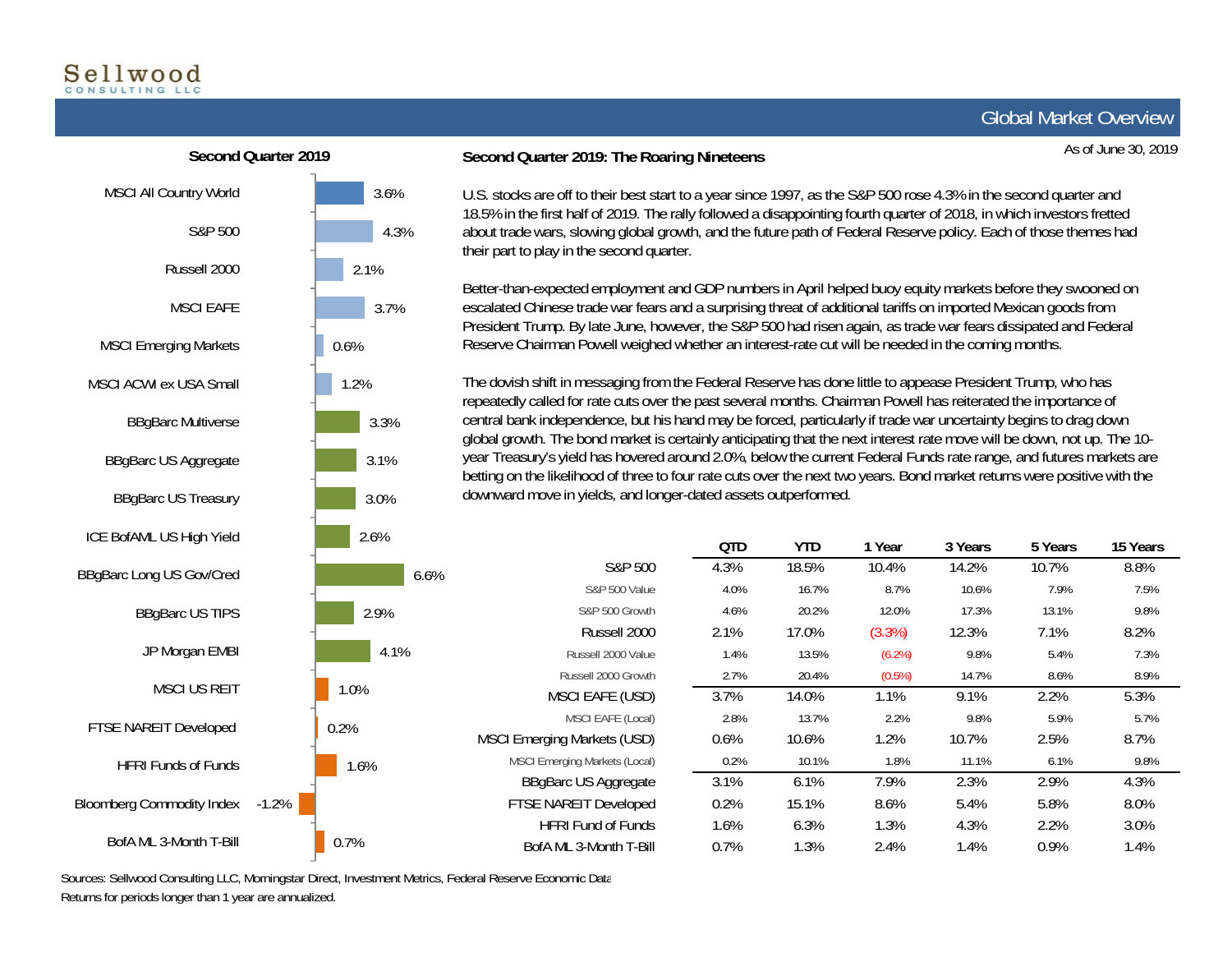# Quarter-End Review

#### As of June 30, 2019

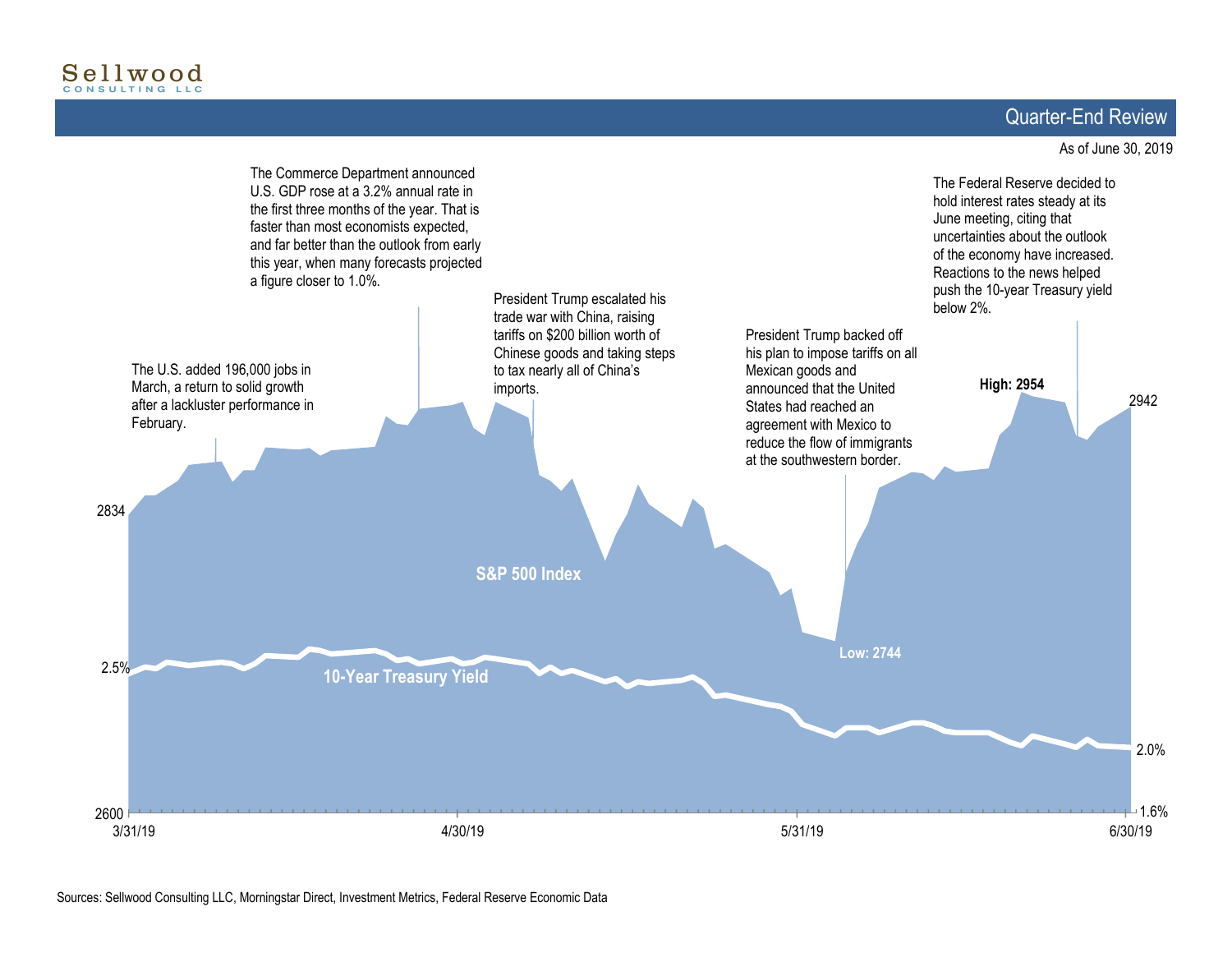# Sellwood

Federal Funds Rate

## Global Economic Overview







Sources: Sellwood Consulting LLC, Morningstar Direct, Investment Metrics, Federal Reserve Economic Data, CME Group Arrows in the top-right charts represent year on year change.

2.40 2.41 1.82 0.38 0.10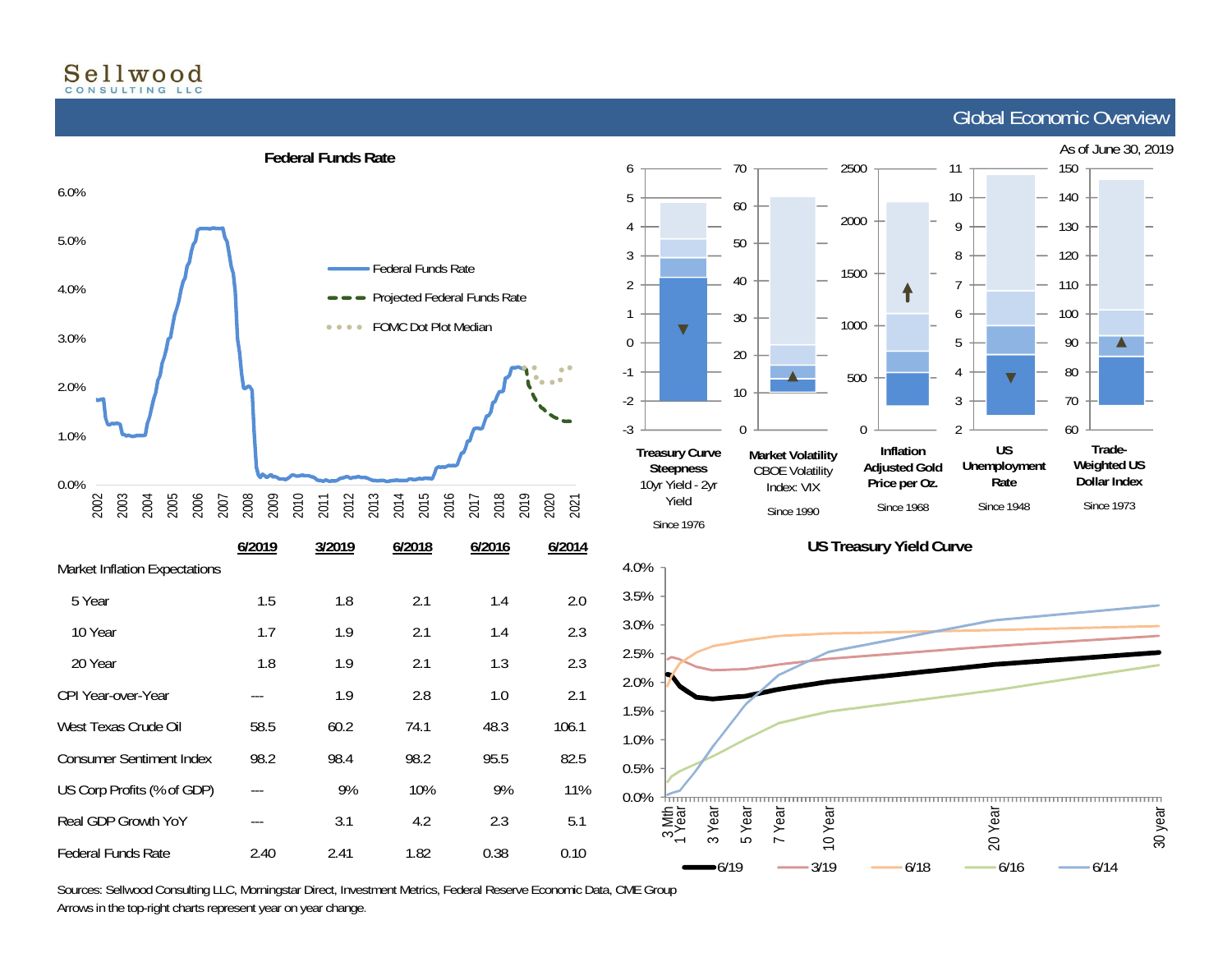

Global Market Valuations - One Year Change



Arrows represent year on year change. Trailing 12 month P/E and cap rate metrics exclude the top and bottom 5%.

10-Year Treasury real yields are based on the constant maturity TIPS yields calculated by the Federal Reserve. Prior to 2003, real yields are calculated by adjusting the nominal yield with the prior 12-month change in core Real cap rates are inflation adjusted using the applicable 10-year TIPS breakeven inflation rate. Prior to 2003, real cap rates are calculated by adjusting the cap rate with the prior 12-month change in the core CPI-U. P/E metrics calculated by Investment Metrics and Morningstar may use different methodology.

Sources: Sellwood Consulting LLC, Robert Shiller Data, FTSE Russell, MCSI, Federal Reserve Economic Data, NAREIT